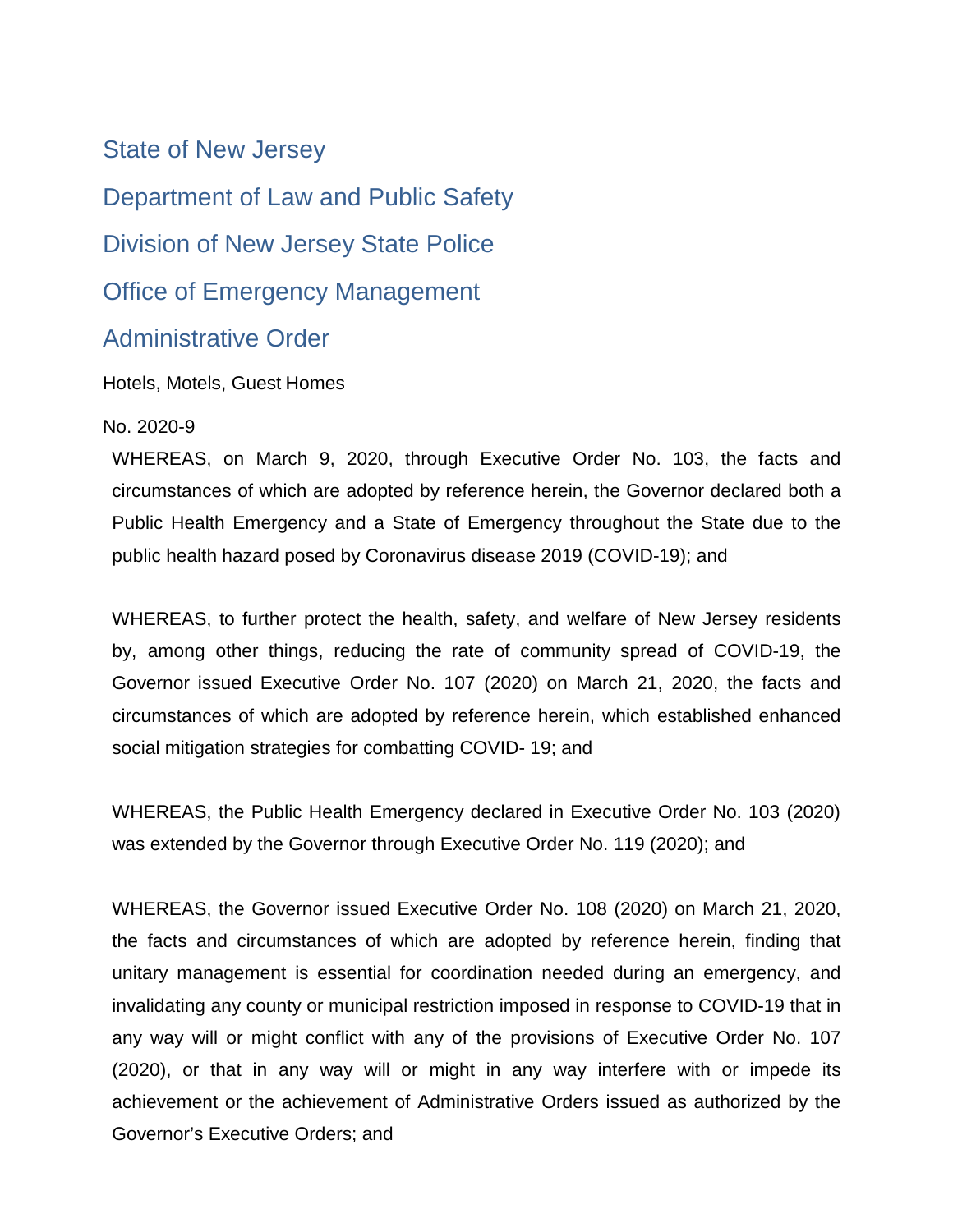WHEREAS, Executive Order No. 108 (2020) recognized that there are certain limited circumstances in which it may be beneficial for localities to be able to impose additional restrictions, and specifically identified that certain municipalities may have legitimate concerns about an influx of new visitors, which may cause public health concerns as the State imposes social distancing measures and aims to avoid unnecessary increases in density of individuals; and

WHEREAS, substantial influxes of new visitors may overtax the health care facilities and public safety and emergency services in a particular locality as COVID-19 spreads through the increased population; and

WHEREAS, Executive Order No. 108 (2020) permitted municipalities or counties to impose additional restrictions in response to COVID-19 on online marketplaces for arranging or offering lodging and further authorized the State Director of Emergency Management to make additions, amendments, clarifications, exceptions, and exclusions to this list;

WHEREAS, the State Director of Emergency Management issued Administrative Order 2020-08 on April 4, 2020, relying on the authority granted to him under Executive No. 108 (2020), to clarify that municipalities may implement additional restrictions in response to COVID-19 on the ability of hotels, motels, guest houses, or private residences, or parts thereof, to accept new transient guests or seasonal tenants, in order to prevent such substantial influxes of new visitors; and

WHEREAS, the State Director of Emergency Management expressly recognized that such restrictions would not be appropriate where they impact the ability of individuals to find necessary shelter pursuant to a State program or state or local assistance, or limit the ability of healthcare workers to find temporary housing related to their work, undermining the public health and the public safety during this ongoing Public Health Emergency; and

WHEREAS, it is necessary to further clarify that Administrative Order 2020-08 also intended to prohibit any municipality or county from limiting the ability of hotels, motels, guest houses, or private residences, or parts thereof to accept persons who lack other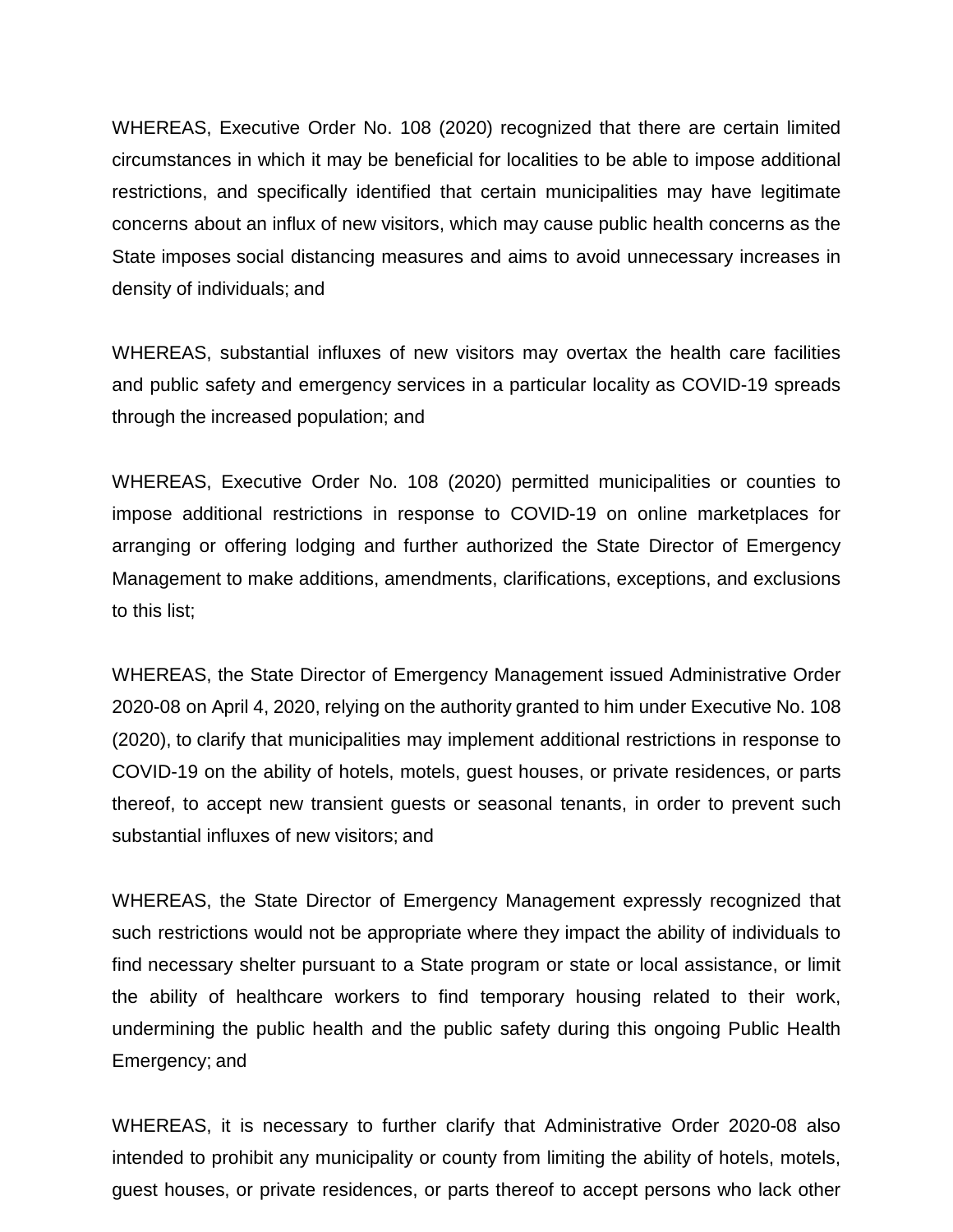safe housing options, and would therefore be left homeless, which will additionally undermine the public health and the public safety during this ongoing Public Health Emergency;

NOW, THEREFORE, I, Patrick J. Callahan, State Director of Emergency Management, hereby ORDER as follows:

- 1. Pursuant to Executive Order No. 108 (2020) and Administrative Order 2020-08 (April 4, 2020), it is further clarified that municipalities and counties may not impose restrictions in response to COVID-19 on the ability of hotels, motels, guest houses, or private residences, or parts thereof, to accept any individuals who have no permanent housing to which they may safely or lawfully return. Examples of individuals who would satisfy this criteria include, but are not limited to, homeless individuals, individuals affected by domestic violence, or individuals in hotels or motels in compliance with a court order. The State Director of Emergency Management reserves the right to amend this paragraph as needed to address the ongoing public health emergency.
- 2. When determining whether any hotel, motel, guest house, or private residence is permissibly operating by housing individuals who are listed in the categories in paragraph 1, the municipality or county shall defer to the determination made by the County Office of Emergency Management, which shall consult with the New Jersey Office of Emergency Management in making that determination.
- 3. Nothing in this Order shall be construed to conflict with the directive in Executive Order No. 106 (2020) that prohibited the removal of an individual from a residential property as the result of an eviction proceeding. As clarification, individuals who have no permanent housing to which they may safely or lawfully return and live at a hotel or motel on a continual basis are not considered "transient guests or seasonal tenants", and thus are entitled to the protections against evictions included in Executive Order No. 106 (2020).
- 4. This Order shall take effect at 8:00 p.m. on Saturday, April 25, 2020.